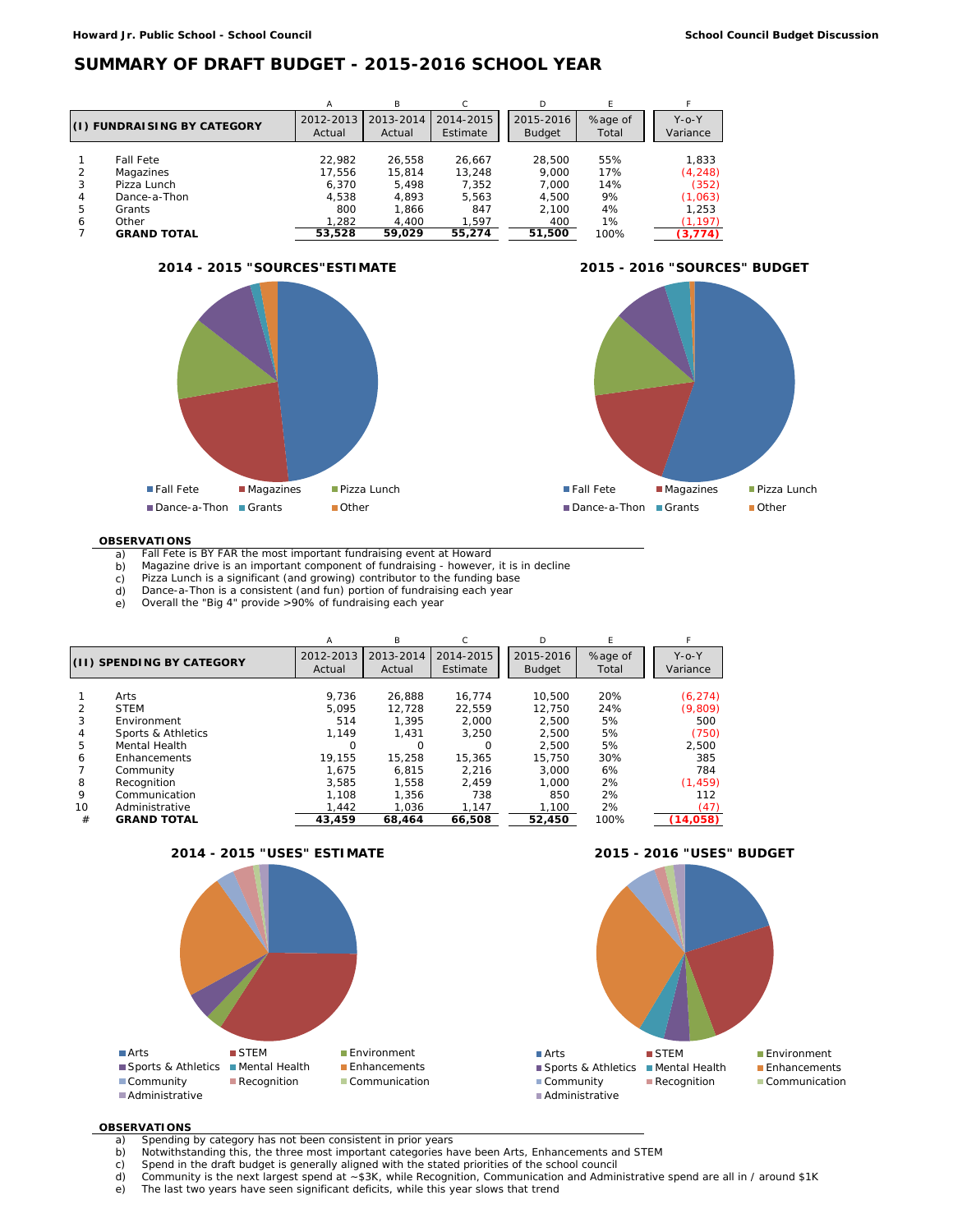## **DETAILED DRAFT BUDGET - 2015-2016 SCHOOL YEAR**

|                           |                                  | A         | B         | C         | D             |
|---------------------------|----------------------------------|-----------|-----------|-----------|---------------|
| (A) SUMMARY INCL. RESERVE |                                  | 2012-2013 | 2013-2014 | 2014-2015 | 2015-2016     |
|                           |                                  | Actual    | Actual    | Estimate  | <b>Budget</b> |
| $\mathfrak{p}$            | Total SOURCES of funds           | 53.528    | 59.029    | 55.274    | 51.500        |
|                           | Total USES of funds              | 43.459    | 68.464    | 66.508    | 52.450        |
| 3                         | Net change in funds              | 10,069    | (9, 435)  | (11, 234) | (950)         |
| 4                         | Starting reserve from prior year | 15,385    | 25.454    | 16.019    | 4.785         |
| 5                         | Net change in funds              | 10.069    | (9, 435)  | (11, 234) | (950)         |
| 6                         | Ending reserve for current year  | 25,454    | 16.019    | 4,785     | 3,835         |

|                  |                                          | A                   | B                   | $\mathsf C$           | D                          | E                | F                            | G                | H                |
|------------------|------------------------------------------|---------------------|---------------------|-----------------------|----------------------------|------------------|------------------------------|------------------|------------------|
|                  | (B) SOURCES OF FUNDS                     | 2012-2013<br>Actual | 2013-2014<br>Actual | 2014-2015<br>Estimate | 2015-2016<br><b>Budget</b> | %age of<br>Total | 3 Year<br>Average<br>$($ \$) | %age of<br>Total | Category         |
|                  | (i) The "Big Four"                       |                     |                     |                       |                            |                  |                              |                  |                  |
|                  | <b>Fall Fete</b>                         |                     |                     |                       |                            |                  |                              |                  |                  |
| $\mathbf{1}$     | Gross revenue                            |                     |                     |                       |                            |                  |                              |                  |                  |
| $\sqrt{2}$       | Expenses                                 |                     |                     |                       |                            |                  |                              |                  |                  |
| 3                | <b>Net</b>                               | 22,982              | 26,558              | 26,667                | 28,500                     | 55%              | 25,402                       | 45%              | <b>Fall Fete</b> |
|                  | QSP Magazine Drive                       |                     |                     |                       |                            |                  |                              |                  |                  |
| $\overline{4}$   | Gross revenue                            |                     |                     |                       |                            |                  |                              |                  |                  |
| $\sf 5$          | Expenses                                 |                     |                     |                       |                            |                  |                              |                  |                  |
| $\boldsymbol{6}$ | Net                                      | 17,556              | 15,814              | 13,248                | 9,000                      | 17%              | 15,539                       | 28%              | Magazines        |
|                  | Pizza Lunch                              |                     |                     |                       |                            |                  |                              |                  |                  |
| $\overline{7}$   | Gross revenue                            |                     |                     |                       |                            |                  |                              |                  |                  |
| 8                | Expenses                                 |                     |                     |                       |                            |                  |                              |                  |                  |
| 9                | Net                                      | 6,370               | 5,498               | 7,352                 | 7,000                      | 14%              | 6,407                        | 11%              | Pizza Lunch      |
|                  | Dance-a-Thon                             |                     |                     |                       |                            |                  |                              |                  |                  |
| 10               | Gross revenue                            |                     |                     |                       |                            |                  |                              |                  |                  |
| 11               | Expenses                                 |                     |                     |                       |                            |                  |                              |                  |                  |
| 12               | Net                                      | 4,538               | 4,893               | 5,563                 | 4,500                      | 9%               | 4,998                        | 9%               | Dance-a-Thon     |
| 13               | Subtotal                                 | 51,445              | 52,763              | 52,830                | 49,000                     | 95%              | 52,346                       | 94%              |                  |
|                  | (ii) Segregated Funds                    |                     |                     |                       |                            |                  |                              |                  |                  |
| 14               | PRO Grant (via application)              | 800                 | 950                 | 300                   | 1,000                      | 2%               | 683                          | 1%               | Grants           |
| 15               | PRO Grant (via Min of Ed)                | $\overline{a}$      | ÷.                  |                       | 500                        | 1%               |                              | 0%               | Grants           |
| 16               | School budget allocation (via Min of Ed) | $\overline{a}$      | 916                 | 547                   | 600                        | 1%               | 488                          | 1%               | Grants           |
| 17               | Subtotal                                 | 800                 | 1,866               | 847                   | 2,100                      | 4%               | 1,171                        | 2%               |                  |
|                  | (iii) Other Fundraising Activities       |                     |                     |                       |                            |                  |                              |                  |                  |
| 18               | Food Drive (Holiday Concert)             | $\overline{a}$      | $\sim$              | 1,107                 | $\blacksquare$             | 0%               | 369                          | 1%               | Other            |
| 19               | Apparel / Spirit Wear                    | 844                 | 476                 | 375                   | 400                        | 1%               | 565                          | 1%               | Other            |
| 20               | Movie Night                              | ÷                   | 40                  | 115                   | $\omega$                   | 0%               | 52                           | 0%               | Other            |
| 21               | Transfer from Music Fund                 | $\equiv$            | 3,000               | ÷.                    | ÷.                         | 0%               | 1,000                        | 2%               | Other            |
| 22               | Other                                    | 438                 | 884                 | ÷.                    | $\sim$                     | 0%               | 441                          | 1%               | Other            |
| 23               | Subtotal                                 | 1,282               | 4,400               | 1,597                 | 400                        | 1%               | 2,426                        | 4%               |                  |
|                  | 24 GRAND TOTAL SOURCES OF FUNDS          | 53,528              | 59,029              | 55,274                | $\frac{1}{51,500}$         | 100%             | 55,944                       | 100%             |                  |